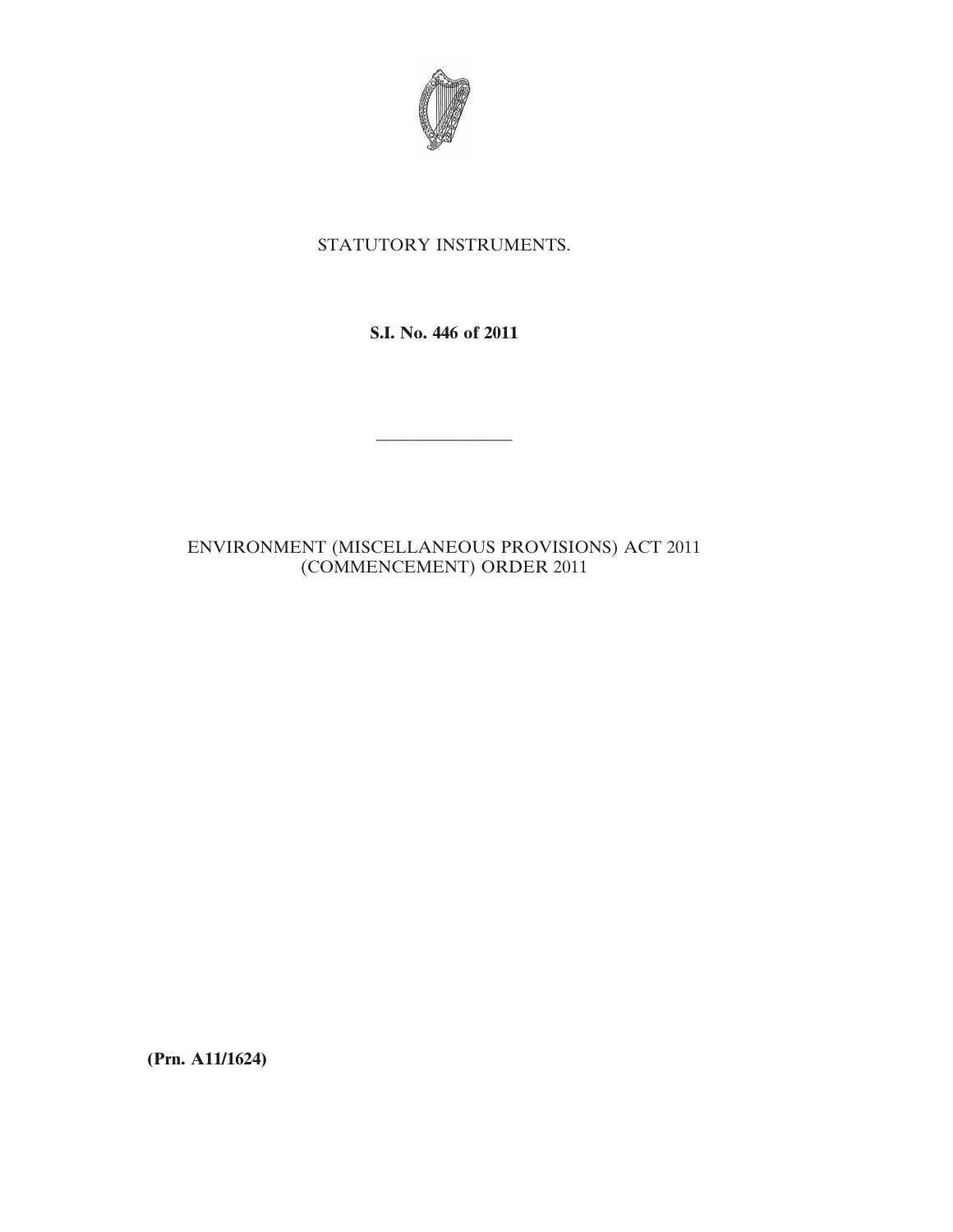## ENVIRONMENT (MISCELLANEOUS PROVISIONS) ACT 2011 (COMMENCEMENT) ORDER 2011

I, PHIL HOGAN, Minister for the Environment, Community and Local Government, in exercise of the powers conferred on me by section 1(5) of the Environment (Miscellaneous Provisions) Act 2011 (No. 20 of 2011), hereby order as follows:

1. This Order may be cited as the Environment (Miscellaneous Provisions) Act 2011 (Commencement) Order 2011.

2. The 7th day of September 2011 is appointed as the day upon which section 48, in so far only as it relates to sections 188, 191 and 194(3) of the Local Government Act 2001 (No. 37 of 2001), of the Environment (Miscellaneous Provisions) Act 2011 (No. 20 of 2011) shall come into operation.



GIVEN under my Official Seal, 5 September 2011.

> PHIL HOGAN, Minister for the Environment, Community and Local Government.

*Notice of the making of this Statutory Instrument was published in "Iris Oifigiúil" of* 9*th September*, 2011.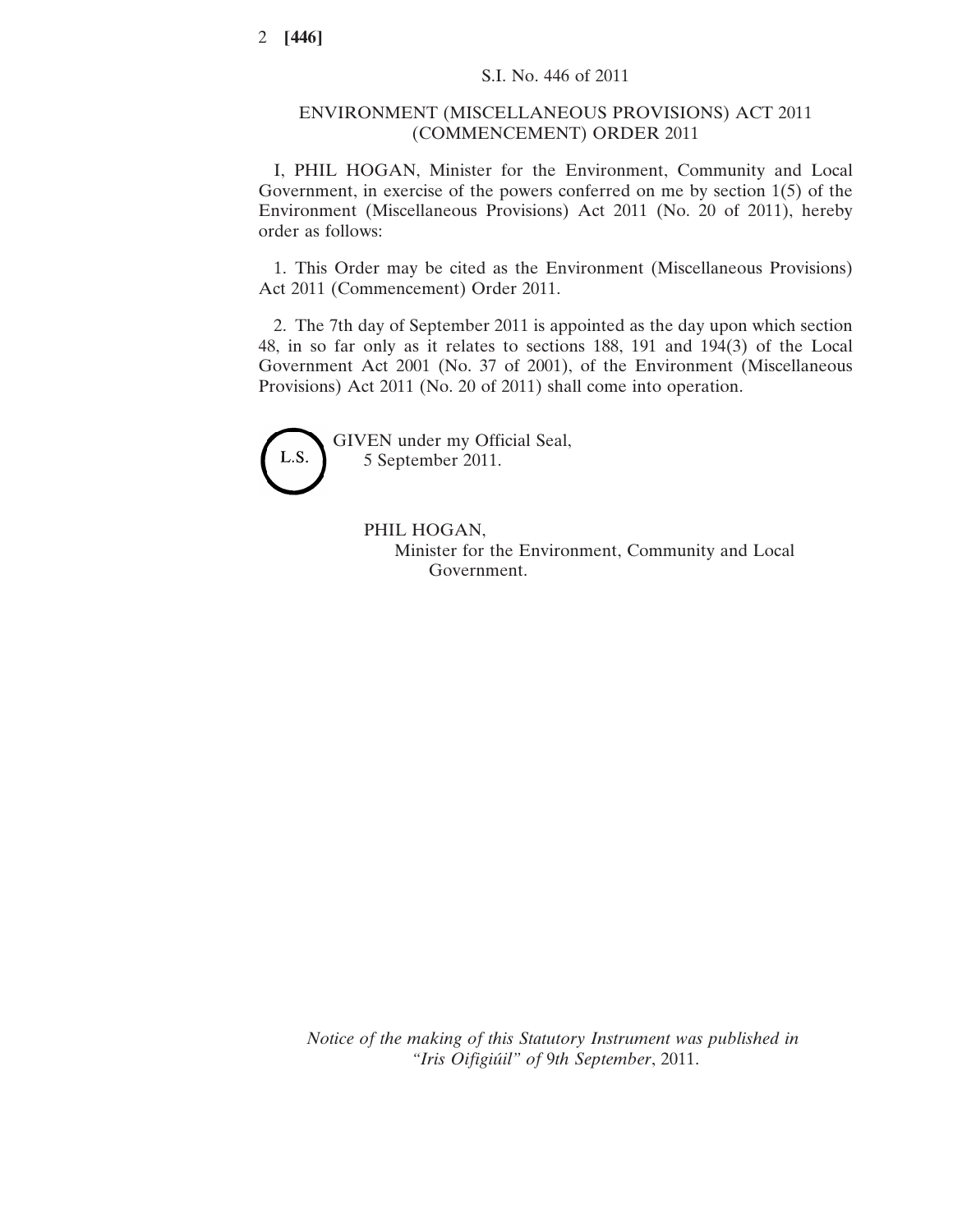**[446]** 3

## EXPLANATORY NOTE

*(This note is not part of the Instrument and does not purport to be a legal interpretation.)*

This Order commences section 48 of the Environment (Miscellaneous Provisions) Act 2011 insofar as it relates to sections 188, 191 and 194(3) of the Local Government Act 2001. It should be read in conjunction with the Local Government Act 2001 (Commencement) Order 2011.